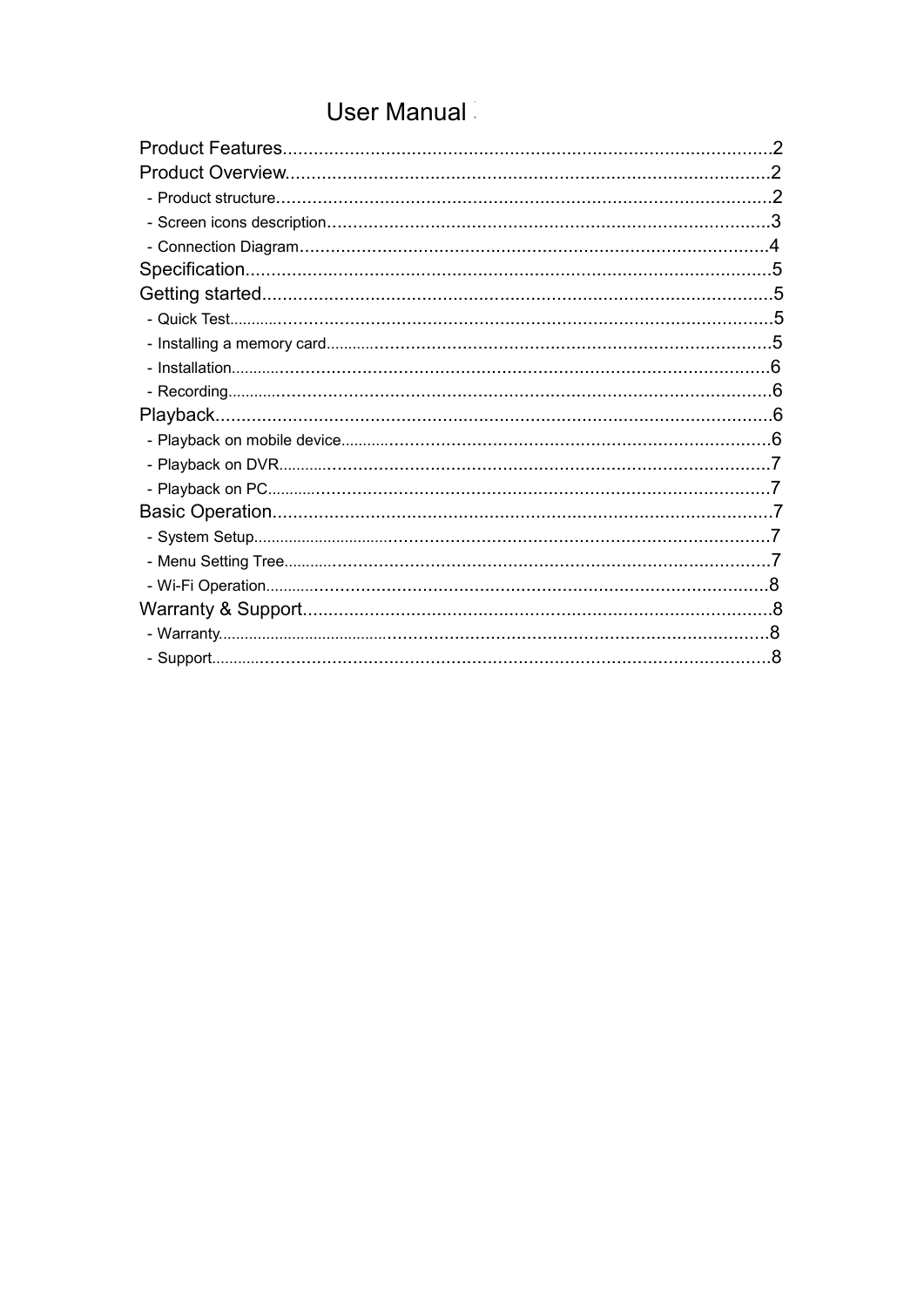Thank you for choosing VSYSTO 2CH lens motorcycle dash cam. This device is especially designed for motorcycles, aimed to simplify the use of cameras, for security, and pleasure. It is equipped with dual front & rear synchronized cameras, allows you to record the evidence of an unexpected accident, or capture special moments on exciting ride.

Please read this user manual carefully before use it, and keep it for future reference. If you need any assistance, please feel free to contact our customer support team.

## **Product Features**

- Separate dual cameras
- Full HD high resolution
- All glass wide angle lens
- Built-in Wi-Fi with mobile APP
- Support loop recording
- Support emergency mode
- Support maximum 128G micro SD card
- Super capacitor design instead of Li-ion battery
- Auto power on/off
- Waterproof design(optional waterproof case for main body)

## **Product Overview**

#### **1. Product structure**



#### **LED indicator**

When turn on the motorcycle, the DVR automatically power on and enter video mode, both red and blue LED Indicator will be on at the same time.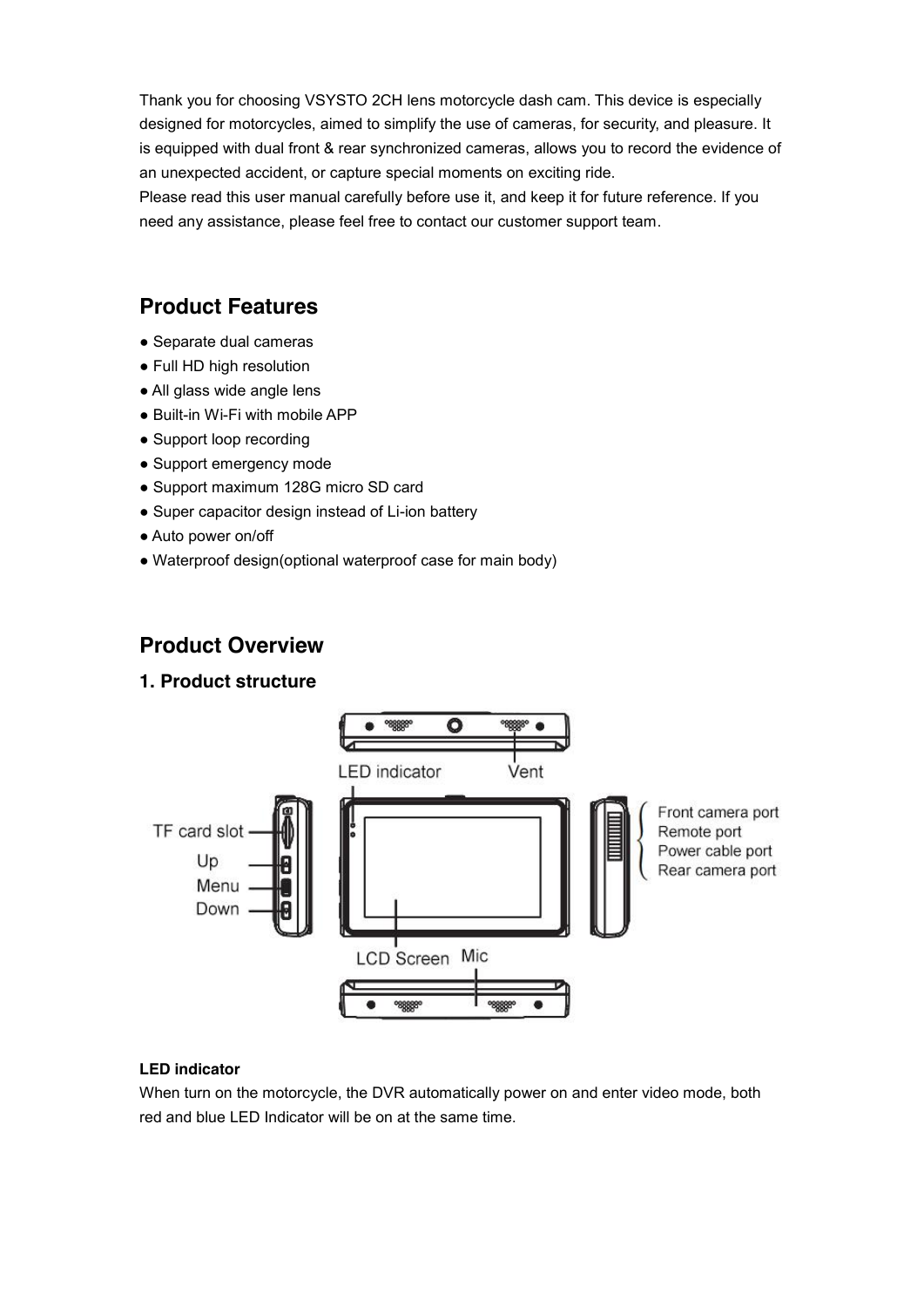| Definition          | Red Light         | <b>Blue Light</b> |
|---------------------|-------------------|-------------------|
| Solid light         | The device is ON  | Standby mode      |
| Slow blinking light |                   | Video mode        |
| Fast blinking light |                   | Emergency mode    |
| No light            | The device is OFF | The device is OFF |

Playback mode: The red light is steady on and blue light is off.

## **2. Screen icons description**

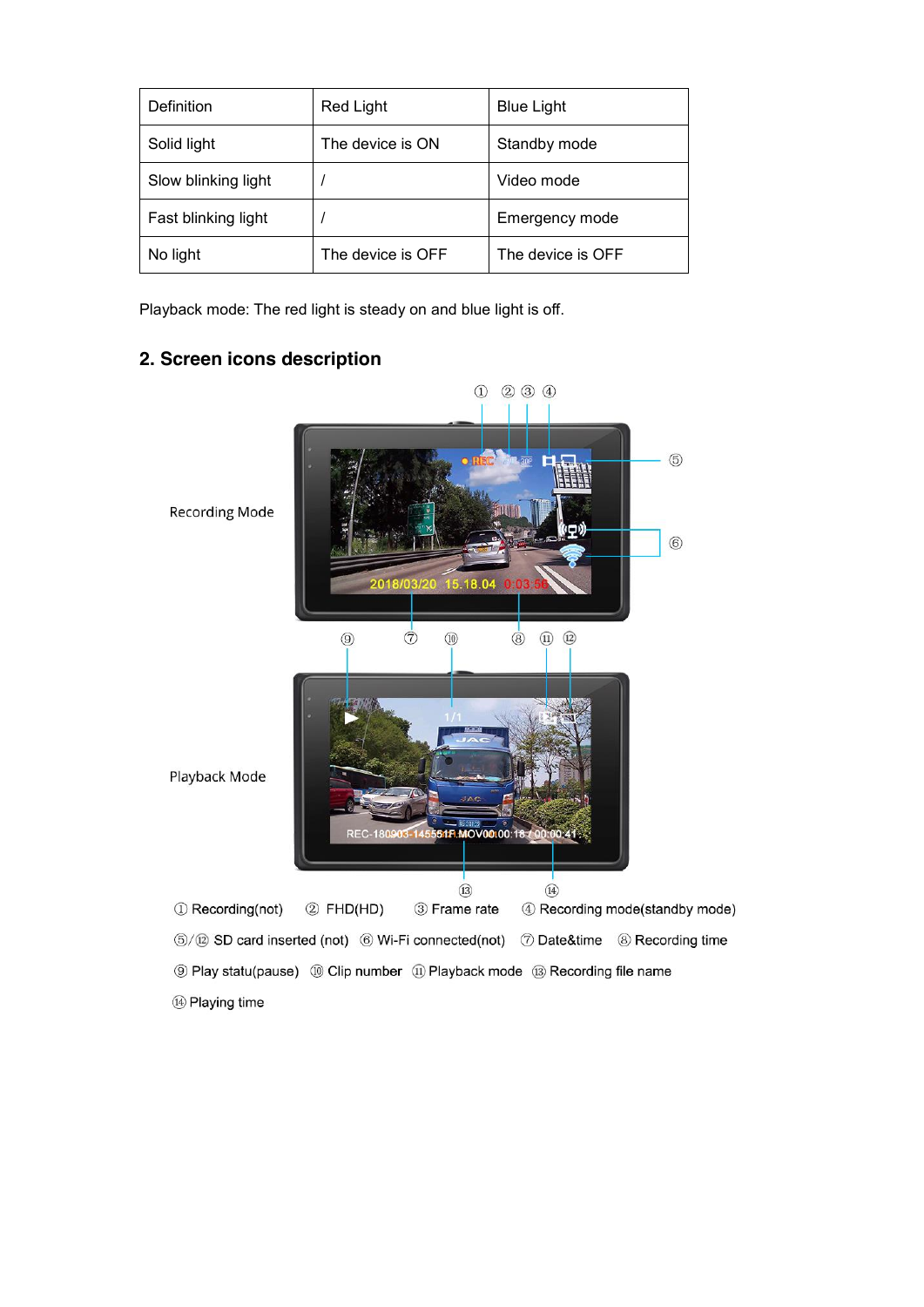## **3. Connection Diagram**



#### **Wired Remote (optional)**

1) Short press any button of wired remote to activate manual emergency mode and save a video file named ''Key 001 002 003….''which won't be overwritten.

2) Indicate the camera status with

| <b>LED Light Frequency</b> | <b>DVR Status</b>                |
|----------------------------|----------------------------------|
| 0.5s                       | Recording properly               |
| $0.1$ s                    | Emergency mode(G-sensor /manual) |
| 0 s (light on)             | Standby mode                     |
| Off (light off)            | Power off                        |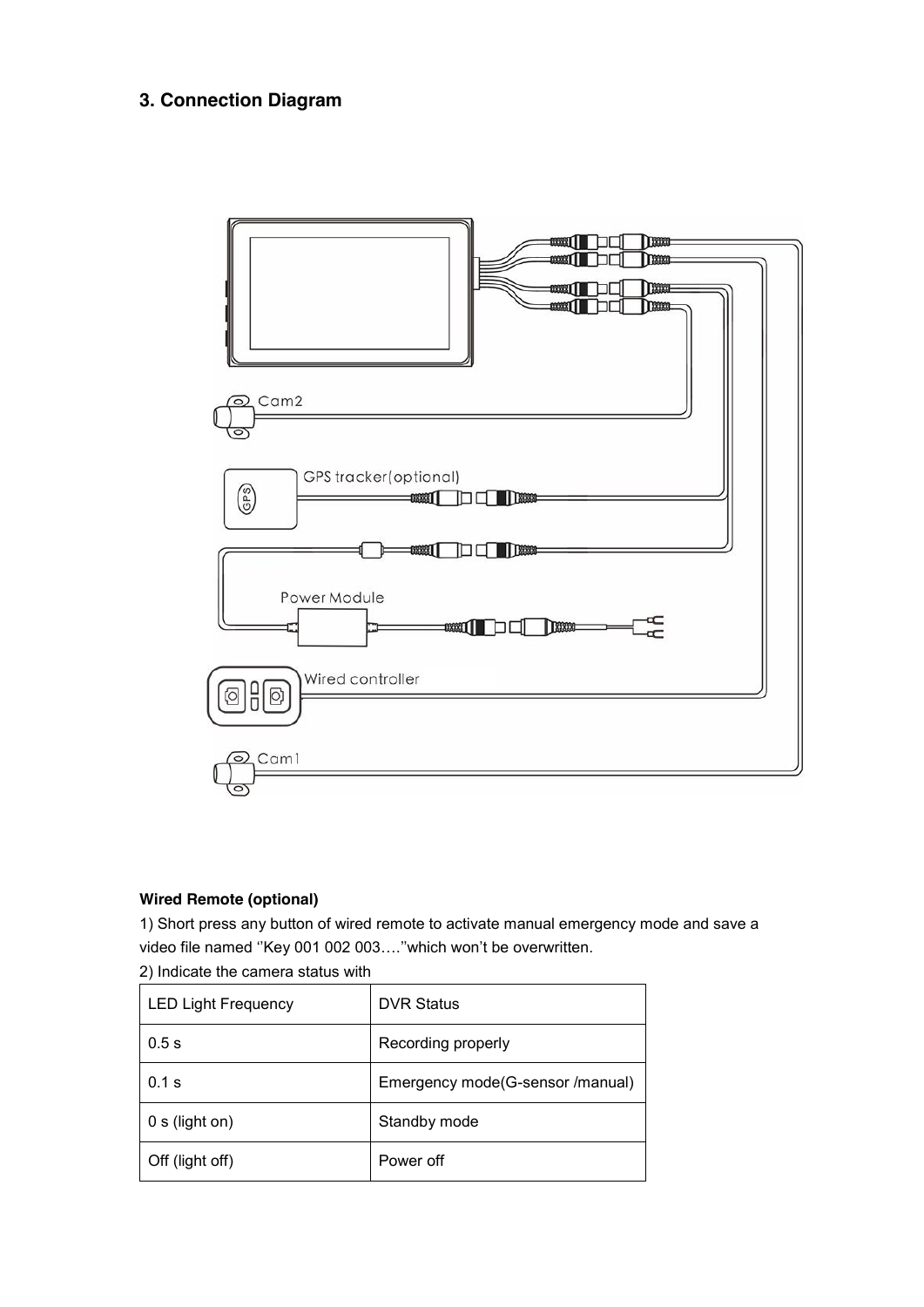#### **GPS Tracker (optional)**

1.The GPS signal(coordinate,speed,route) will be saved in the video file if you connected a GPS tracker with the DVR and received GPS signal successfully.

2.The GPS route will be displayed on Google map when you playback the video in our GV Player.



- ※ It costs a few minutes to receive the GPS signal at first connection
- ※ The weather and environment like indoor, high buildings will affect the GPS signal.
- ※ Please fix the GPS module exterior and don't put it in a metal case or interior
- ※ You can download the GPS player from official website or contact seller to get it.

## **Specification**

| Model                     | M <sub>2</sub> F                           |
|---------------------------|--------------------------------------------|
| LCD Screen Display        | 3.0 TFT                                    |
| Front camera resolution   | 1920*1080P @30fps, SONY IMX323 CMOS sensor |
| Rear camera resolution    | 1920*1080P @30fps, SONY IMX323 CMOS sensor |
| Lens                      | 6-Iyaer glass                              |
| Lens waterproof level     | IP67                                       |
| <b>Collision G-Sensor</b> | Three-axis stereo collision detection      |
| Loop Recording            | Support (Off/1min/2min/3min/5min)          |
| Wi-Fi                     | Support                                    |
| Mic                       | Built-in                                   |
| Speaker                   | Built-in                                   |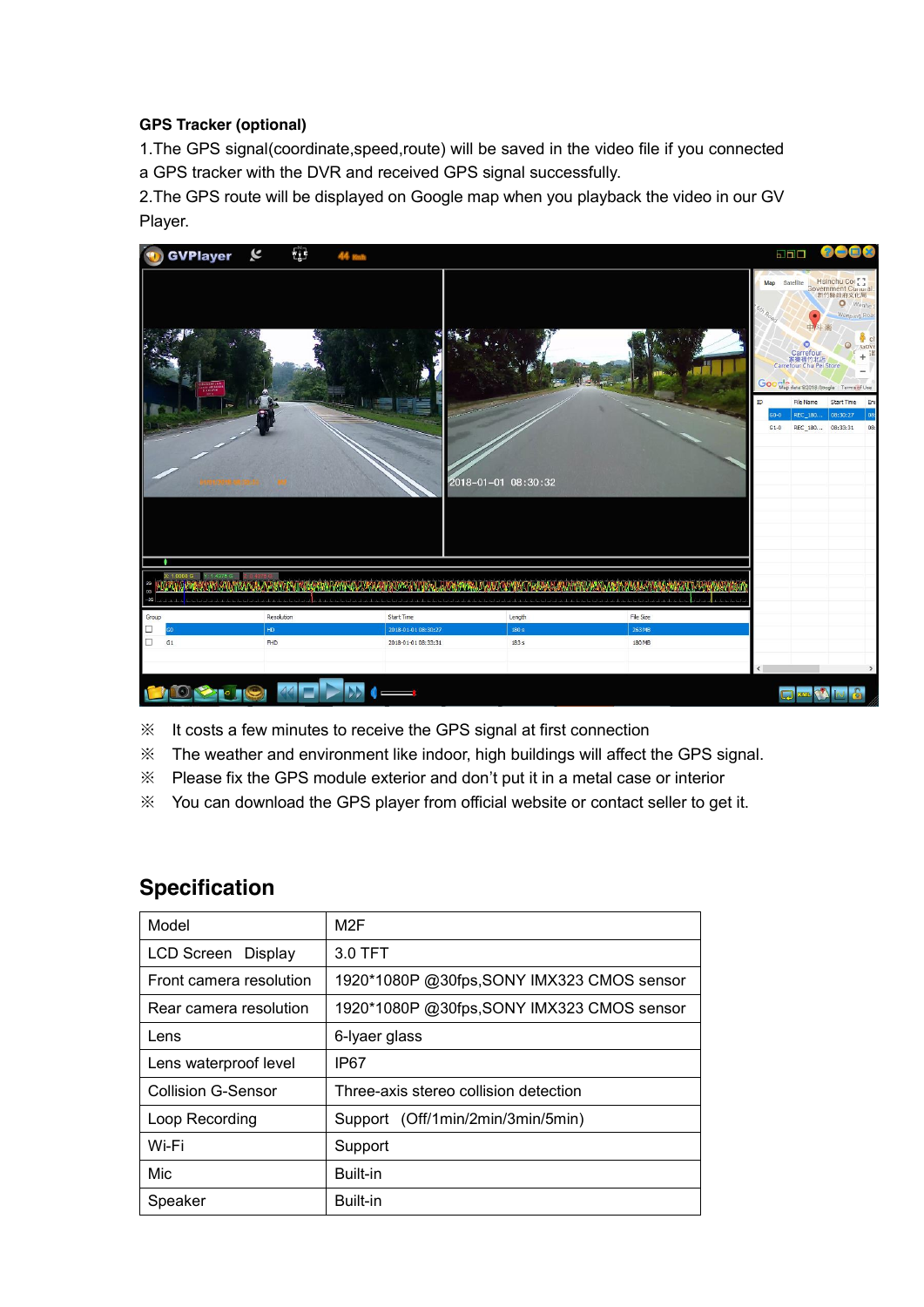| Video Format                 | MOV (H.264)                                   |
|------------------------------|-----------------------------------------------|
| <b>Memory Card</b>           | TF Card Up to 128GB                           |
| Video Stamp                  | Date & Time                                   |
|                              | English/ French/ Deutsch/ Italian/ Spanish/   |
| Language                     | Portuguese/ Russian/ Turkish/ Korean/Japanese |
| <b>Operating Humidity</b>    | 15%~60% RH                                    |
| <b>Operating Temperature</b> | $0 - 60$ °C                                   |
| Battery capacity             | Super Capacitor + RTC                         |
| <b>Power Supply</b>          | INPUT :DC 12-24V ; OUTPUT : DC 5V 2A          |

## **Getting started**

## **1. Quick Test**

Please test the camera before install the device on your motorcycle and read the user manual or contact the seller if there is any question.

Please refer to the 'Quick Installation Guide'.

#### **2. Installing a memory card**

Insert the memory card into the card slot until it clicks. To remove the memory card, push to eject the memory card out of the slot.

※ Make sure inserting the memory card with right direction: The golden finger side of memory card facing the screen of the DVR.

※ Do not remove or insert the memory card when the device is being powered on. This may damage the memory card.

※ Please use high speed micro SD card with CLASS⑩

※ Please format cards before use and anytime a significant amount of data has been collected to ensure that device and SD cards are working properly together.

#### **3. Installation**

Please refer to the 'Quick Installation Guide'.

## **4. Recording**

The dash cam will start recording automatically with the ignition, and turns off once the bike is not being used (keep recording about 3 minutes for smart power module). No need extra operation.

## **Playback**

#### **1. Playback on mobile device**

**Wi-Fi**: Connect to your dash cam with Wi-Fi APP(Android & iOS), you can easily play back videos through your mobile device.

**OTG**: Insert the micro SD card into the OTG card reader, and then plug the OTG card reader into your mobile device (need your mobile device support OTG). You will find FRONT and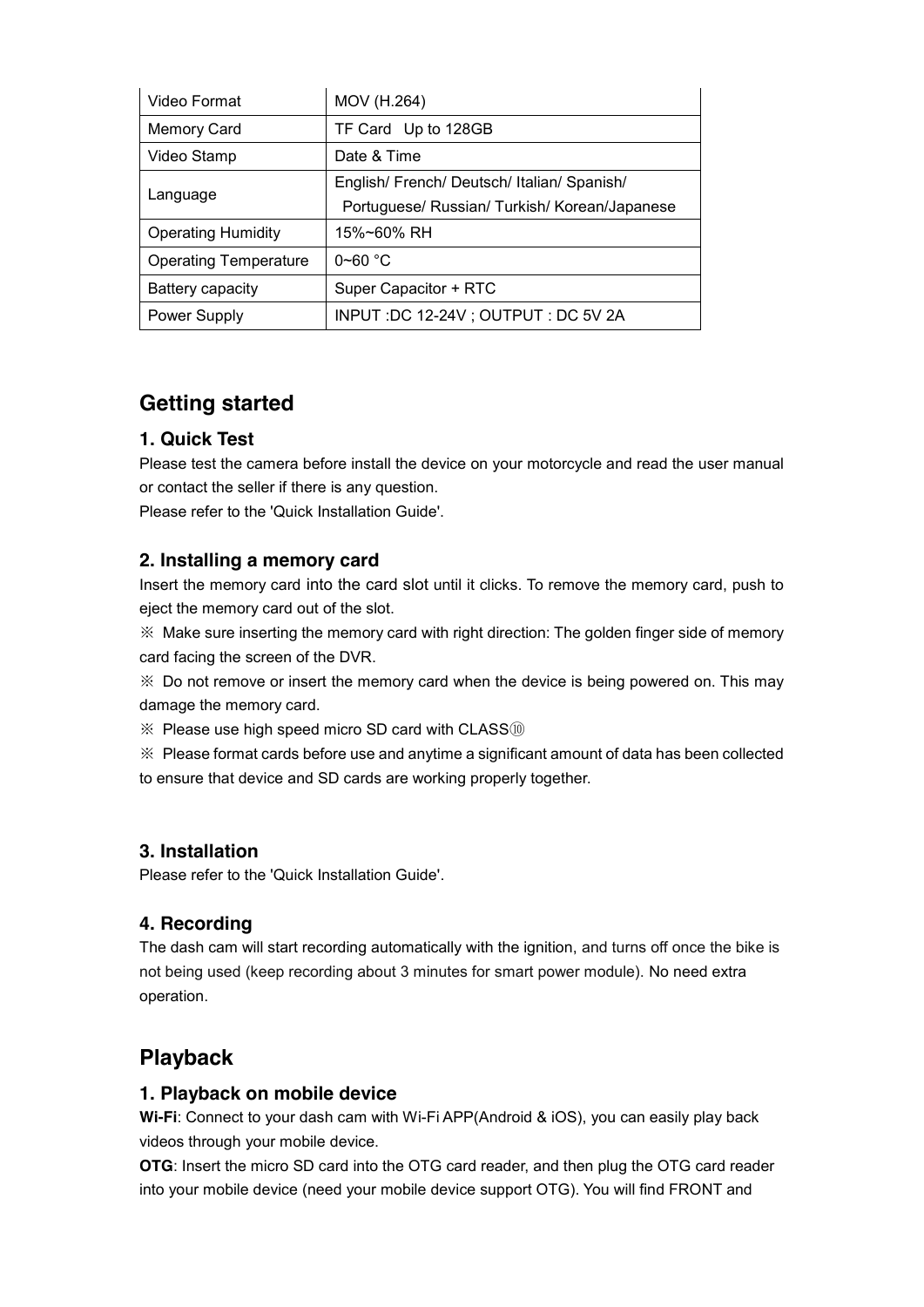REAR video file folder when you access the memory card and then select the video you need to play.

#### **2. Playback on DVR**

In Playback Mode, Short press 'Up/Down' to select the video file, then press 'Menu/OK' button to play/stop the video you choose.

### **3. Playback on PC**

Insert the micro SD card into the card reader, and then plug the USB card reader into an available USB port on your PC. You will find FRONT and REAR video file folder when you access the memory card and then select the video you need to play.

You can get some information from the video file name:

REC\_170809-163256F.MOV

"REC" means normal video file "KEY" means file recorded by pressing controller "GSR" means file recorded by triggering G-sensor "170809" means date 9th August, 2017 "163256" means time 16oclock 32 minutes 56seconds "F" means front camera video file "MOV" means video file format "KEY" and "GSR" file won't be overwritten in normal loop recording.

## **Basic Operation**

#### **1. System Setup**

Short press the middle button (Menu) to stop the DVR (enter standby mode) before setup the system, and then long press the middle button to enter menu system



Record mode;



Playback mode;

Menu settings;

**EN Language settings.** 

1) Press 2 side buttons(Up/Down) to select different options.

2) Press middle button(Menu) to confirm the options or settings.

- 3) Long press middle button(Menu) to quit menu settings.
- ※ Settings may change without prior notice

※ Short press 'Down'button in standby mode/video mode to switch different display(front,rear,1:1,PIP)

#### **2. Menu Setting Tree**

Refer to the table below for details on menu setting items and available menu setting options.

| Item             | <b>Select</b>                     | <b>Description</b>      |
|------------------|-----------------------------------|-------------------------|
| Video Resolution | 1080P 30fps/720P 30fps/720P 60fps | Set resolution          |
| Video clip time  | Off/1/2/3/5min                    | Set loop recording time |